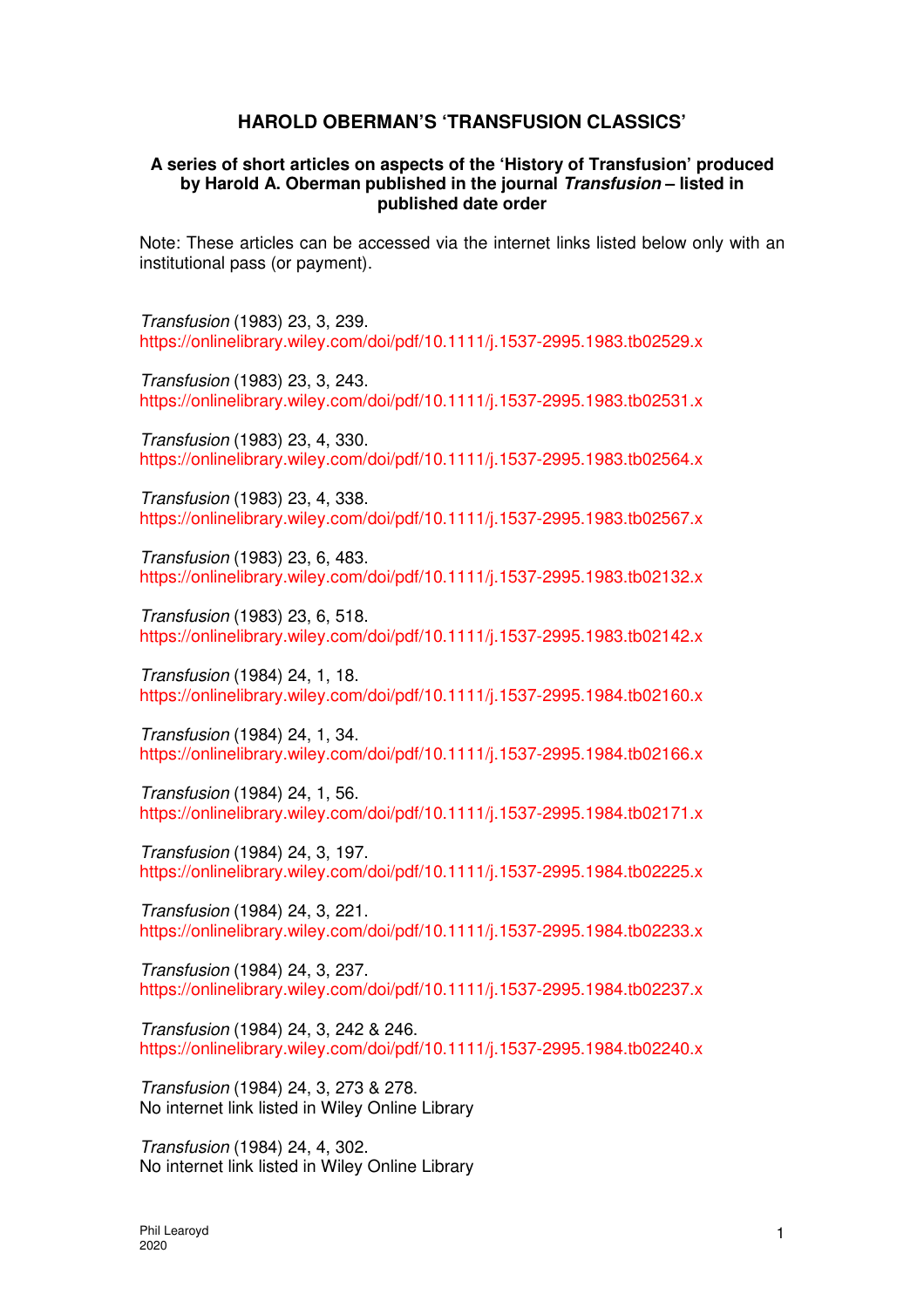Transfusion (1984) 24, 4, 318. No internet link listed in Wiley Online Library

Transfusion (1984) 24, 4, 332. No internet link listed in Wiley Online Library

Transfusion (1984) 24, 4, 370. No internet link listed in Wiley Online Library

Transfusion (1984) 24, 5, 394. https://onlinelibrary.wiley.com/doi/pdf/10.1111/j.1537-2995.1984.tb03994.x

Transfusion (1984) 24, 5, 398. https://onlinelibrary.wiley.com/doi/pdf/10.1111/j.1537-2995.1984.tb03996.x

Transfusion (1984) 24, 6, 476. https://onlinelibrary.wiley.com/doi/pdf/10.1111/j.1537-2995.1984.tb02260.x

Transfusion (1984) 24, 6, 498. https://onlinelibrary.wiley.com/doi/pdf/10.1111/j.1537-2995.1984.tb02266.x

Transfusion (1984) 24, 6, 519. https://onlinelibrary.wiley.com/doi/pdf/10.1111/j.1537-2995.1984.tb02275.x

Transfusion (1984) 24, 6, 523. https://onlinelibrary.wiley.com/doi/pdf/10.1111/j.1537-2995.1984.tb02277.x

Transfusion (1985) 25, 1, 56. https://onlinelibrary.wiley.com/doi/pdf/10.1111/j.1537-2995.1984.tb02277.x

Transfusion (1985) 25, 2, 101. https://onlinelibrary.wiley.com/doi/pdf/10.1111/j.1537-2995.1985.tb02296.x

Transfusion (1985) 25, 2, 151. No internet link listed in Wiley Online Library

Transfusion (1985) 25, 3, 269. https://onlinelibrary.wiley.com/doi/pdf/10.1111/j.1537-2995.1985.tb03150.x

Transfusion (1985) 25, 4, 359. https://onlinelibrary.wiley.com/doi/pdf/10.1111/j.1537-2995.1985.tb01354.x

Transfusion (1985) 25, 5, 419. https://onlinelibrary.wiley.com/doi/pdf/10.1111/j.1537-2995.1985.tb01378.x

Transfusion (1986) 26, 1, 112. https://onlinelibrary.wiley.com/doi/pdf/10.1111/j.1537-2995.1986.tb00539.x

Transfusion (1986) 26, 3, 271. https://onlinelibrary.wiley.com/doi/pdf/10.1111/j.1537-2995.1986.tb00608.x

Transfusion (1986) 26, 4, 323. https://onlinelibrary.wiley.com/doi/pdf/10.1111/j.1537-2995.1986.tb01424.x